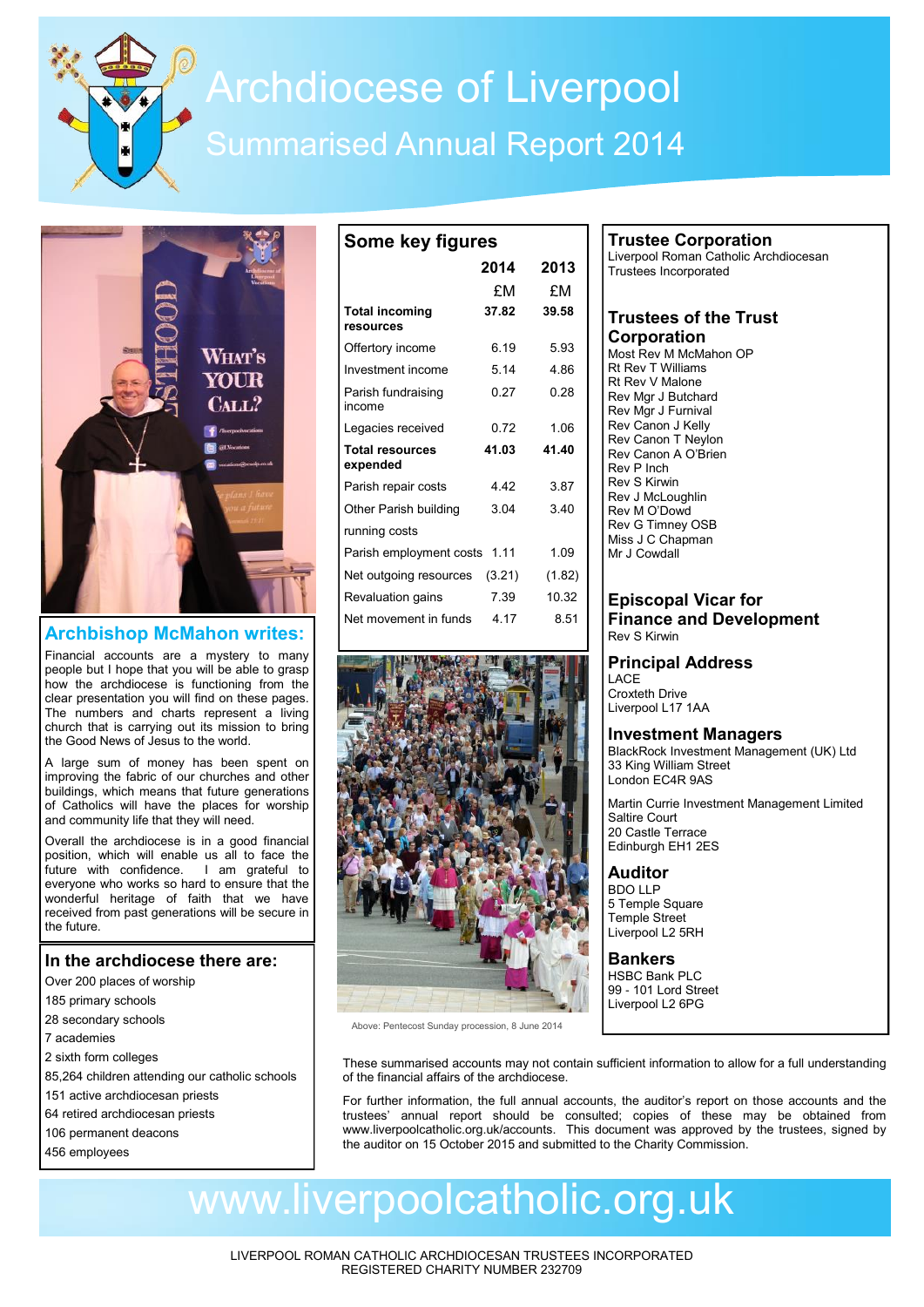For financial reporting purposes, the archdiocese is split into two main categories, the parochial and curial sections. Each section has three sub-categories being unrestricted, designated, and restricted and these are further explained below.

Parochial includes the aggregated performance of the parishes, the assessment fund and expenditure on archdiocesan school building projects.

**Curial** includes the central administrative function, the cathedral, subsidiaries and various other funds including priests' training and retirement funds. **Unrestricted funds** are funds which are available for use at the discretion of the trustees in furtherance of the objects of the archdiocese and which have not been designated for any other purpose.

**Designated funds** are unrestricted funds that have been set aside by the trustees for specific purposes.

**Restricted funds** are funds that are used in accordance with specific restrictions imposed by donors or that have been raised for particular purposes.

| <b>STATEMENT OF FINANCIAL</b><br><b>ACTIVITIES FOR THE YEAR ENDED</b><br>31 DECEMBER 2014 | <b>Parochial</b><br><b>Unrestricted</b><br><b>Funds</b><br>£000s | <b>Parochial</b><br><b>Designated</b><br>Funds<br>£000s | <b>Parochial</b><br><b>Restricted</b><br><b>Funds</b><br>£000s | <b>Curial</b><br><b>Unrestricted</b><br><b>Funds</b><br>£000s | <b>Curial</b><br><b>Designated</b><br>Funds<br>£000s | <b>Curial</b><br><b>Restricted</b><br><b>Funds</b><br>£000s | <b>TOTAL</b><br>2014<br>£000s | <b>TOTAL</b><br>2013<br>£000s |
|-------------------------------------------------------------------------------------------|------------------------------------------------------------------|---------------------------------------------------------|----------------------------------------------------------------|---------------------------------------------------------------|------------------------------------------------------|-------------------------------------------------------------|-------------------------------|-------------------------------|
| <b>INCOMING RESOURCES</b>                                                                 |                                                                  |                                                         |                                                                |                                                               |                                                      |                                                             |                               |                               |
| Voluntary income                                                                          | 10,129                                                           | 428                                                     | 1,595                                                          | 359                                                           | 23                                                   | 95                                                          | 12,629                        | 12,772                        |
| Activities for generating funds                                                           | 265                                                              | $\sim$                                                  | $\blacksquare$                                                 | 18,427                                                        |                                                      | ÷                                                           | 18,692                        | 20.049                        |
| Investment income                                                                         | 1,712                                                            | 244                                                     | 3                                                              | 391                                                           | 2,668                                                | 120                                                         | 5,138                         | 4,859                         |
| Charitable activities                                                                     | 222                                                              |                                                         |                                                                | 262                                                           | 762                                                  | ٠                                                           | 1,246                         | 1,214                         |
| Other                                                                                     |                                                                  |                                                         |                                                                | ٠                                                             | 111                                                  | $\sim$                                                      | 111                           | 686                           |
| <b>TOTAL INCOMING RESOURCES</b>                                                           | 12,328                                                           | 672                                                     | 1,598                                                          | 19,439                                                        | 3,564                                                | 215                                                         | 37,816                        | 39,580                        |
| <b>RESOURCES EXPENDED</b>                                                                 |                                                                  |                                                         |                                                                |                                                               |                                                      |                                                             |                               |                               |
| Charitable activities                                                                     | (13, 460)                                                        | (1, 487)                                                | (1, 124)                                                       | (1, 229)                                                      | (4,030)                                              | (365)                                                       | (21, 695)                     | (20, 851)                     |
| Investment management & governance                                                        | (102)                                                            | (36)                                                    | (1)                                                            | (7)                                                           | (276)                                                | (15)                                                        | (437)                         | (441)                         |
| Cost of generating funds                                                                  | (68)                                                             |                                                         | ٠                                                              | (18, 790)                                                     |                                                      | $\blacksquare$                                              | (18, 896)                     | (20, 104)                     |
| <b>TOTAL RESOURCES EXPENDED</b>                                                           | (13, 630)                                                        | (1, 523)                                                | (1, 125)                                                       | (20, 026)                                                     | (4, 344)                                             | (380)                                                       | (41, 028)                     | (41, 396)                     |
| <b>NET (OUTGOING) / INCOMING</b>                                                          |                                                                  |                                                         |                                                                |                                                               |                                                      |                                                             |                               |                               |
| <b>RESOURCES BEFORE TRANSFERS</b><br><b>Transfers</b>                                     | (1, 302)<br>(1,794)                                              | (851)<br>631                                            | 473<br>(221)                                                   | (587)<br>1,242                                                | (780)<br>681                                         | (165)<br>(539)                                              | (3,212)                       | (1, 816)                      |
| <b>NET (OUTGOING) / INCOMING</b>                                                          |                                                                  |                                                         |                                                                |                                                               |                                                      |                                                             |                               |                               |
| <b>RESOURCES</b>                                                                          | (3,096)                                                          | (220)                                                   | 252                                                            | 655                                                           | (99)                                                 | (704)                                                       | (3, 212)                      | (1, 816)                      |
| Revaluations and gains / (losses) on<br>investment properties                             | 3,500                                                            |                                                         |                                                                | 314                                                           | 558                                                  |                                                             | 4,372                         | 938                           |
| Unrealised gains / (losses) on investments<br>and deposits                                | 951                                                              | 266                                                     | 10                                                             | 178                                                           | 1,466                                                | 143                                                         | 3,014                         | 9,385                         |
| <b>NET MOVEMENT IN FUNDS</b>                                                              | 1,355                                                            | 46                                                      | 262                                                            | 1,147                                                         | 1,925                                                | (561)                                                       | 4,174                         | 8,507                         |
| Fund balances at 1 January 2014                                                           | 71,013                                                           | (80)                                                    | 1,540                                                          | 8.165                                                         | 71,663                                               | 14.647                                                      | 166,948                       | 158,441                       |
| <b>FUND BALANCES AT 31 DECEMBER 2014</b>                                                  | 72,368                                                           | (34)                                                    | 1,802                                                          | 9,312                                                         | 73,588                                               | 14,086                                                      | 171,122                       | 166,948                       |

#### **INCOMING RESOURCES**

Parishioners continue to support their parishes and the total offertory was £6.19M (2013: £5.93M). Many parishes benefitted from responsible giving campaigns where sustained increases in giving are experienced.

The Gift Aid Small Donation Scheme has also enabled parishes to recover up to an additional £1,250 per annum for those who complied with the scheme requirements.

Parishioners' responses to appeals and special collections remain generous with £1.59M received in 2014 (2013: £1.66M) with external charities such as CAFOD benefiting in addition to archdiocesan collections for purposes such as Liverpool Archdiocesan Missionary Project (LAMP) and the Priests' Training Fund.

The value of legacies received by the archdiocese was £0.72M in 2014 (2013: £1.06M). The Priests' Training Fund, LAMP and the George Andrew Fund for sick and retired priests continue to benefit from the generosity of parishioners through collection income and bequests.

Activities for generating funds totalled £18.69M (2013: £20.05M), including parish fundraising and those of subsidiary companies. Many people from a variety of different backgrounds come into contact with the archdiocese through events held in the archdiocesan conference centre, in Sefton Park, Liverpool (LACE). Parish centres continue to be a valuable resource to parishes and the activities of subsidiaries in building projects ensure that projects are managed in a cost-efficient manner to the benefit of parishes and schools.

Investment income, comprising dividends, interest and rentals, generated £5.14M (2013: £4.86M). Income derived from cash management activities was £0.21M (2013: £0.63M) with the decrease due to the maturity of a number of higher performance based products.

Income from charitable activities of the archdiocese generated £1.25M (2013: £1.21M) and includes the activities of the Christian Education, Pastoral Formation and Schools departments. Other income was £0.11M (2013: £0.69M).

### **RESOURCES EXPENDED**

Total resources expended reduced from £41.40M in 2013 to £41.03M in 2014. Expenditure on direct charitable activities was £21.70M (2013: £20.85M) with costs categorised within four main areas of activity.

Pastoral work in parishes and that of central departments such as Pastoral Formation, accounted for expenditure of £8.11M (2013: £8.09M). In addition to the various administrative costs of running parishes, £1.12M of proceeds on special collections was paid out to external charities and another £1.01M incurred by parishes in respect of liturgical activities.

£7.47M (2013: £7.27M) was expended on utilities and other property costs. Repair & maintenance costs of £4.42M were incurred in 2014 (2013: £3.87M) and continue to reflect the control exercised through the Financial Advisory Committee and the efforts of the archdiocesan surveyors. The expenditure on the maintenance and repair programme ensures that churches and halls are open to the whole community which benefits not only spiritually but also practically from the provision of pastoral care and many other services.

Through the School Projects Fund, the archdiocese engaged in 547 individual capital and repair projects costing £13.64M, which is funded through government grants and matched by contributions from parishioners and parents of children attending archdiocesan schools. The archdiocese incurred £2.74M (2013: £1.90M) on contributions to building projects and the operations of the Schools and Christian Education Departments.

Clergy costs of £2.79M (2013: £2.96M) were incurred and include £1.63M (2013: £1.66M) in respect of parish clergy with £0.21M (2013: £0.24M) and £0.68M (2013: £0.79M) incurred centrally through the Priests' Training and priests' sickness and retirement funds respectively.

Investment management fees and governance accounted for £0.43M (2013: £0.44M) and the cost of generating funds was £18.90M (2013: £20.10M).

Transfers include items such as parish contributions to retirement and school project funds. Subsidiaries made gift aid donations of £0.37M in 2014 (2013: £0.56M).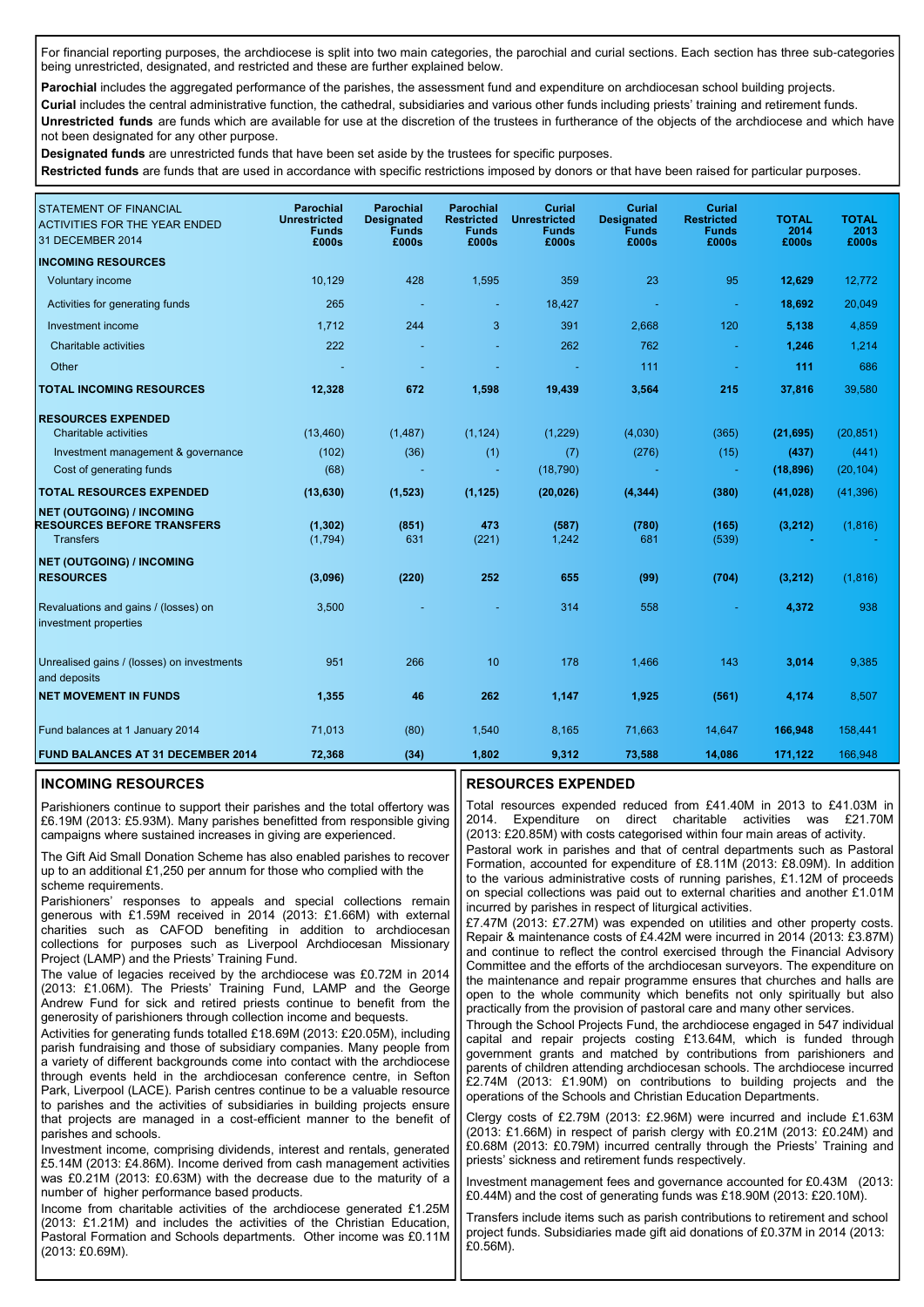#### **FIXED ASSETS**

Tangible fixed assets are included at cost and depreciated over their expected useful lives. Listed properties and other functional church properties are depreciated over 100 years and 50 years respectively.

School properties are valued at £nil. No meaningful value can be attributed to these assets since they are not used directly by the archdiocese, do not generate income, and cannot be disposed of while still occupied.

A number of buildings have been retained as investment properties to generate a rental income for individual parishes. Also included are a number of sites that have been cleared or are in the process of being cleared with the objective of being marketed for sale. Cyclical valuations are undertaken and the revaluations created an unrealised gain of £4.64M (2013: £1.24M).

#### **INVESTMENTS**

Investments held by the archdiocese, managed within the parameters of an ethical investment policy, amounted to £101.51M with an unrealised gain of £3.01M reported in 2014 (2013: £9.34M gain).

#### **NET CURRENT ASSETS**

Net current assets amounted to £14.57M at 2014 compared to £19.66M at 2013. These amounts represent the working capital of the archdiocese and are used to finance the day-to-day activities of all the parishes, parish centres, school building projects and central operations.

#### **RESERVES**

The total reserves held at 31 December 2014 amounted to £171.12M (2013: £166.95M). An analysis of designated and restricted funds can be found on page 4.

Unrestricted funds are available for use at the discretion of the trustees. Parochial unrestricted funds were £72.37M at 31 December 2013 (2013: £71.01M). At the same time, curial unrestricted funds were £9.31M (2013: £8.17M).

The level of reserves freely available amounted to 30 months' expenditure, (2013: 31 months), excluding fixed assets held for charitable use. The trustees consider that reserves equating to 36 months' expenditure are sufficient to enable the charity to fulfil all of its obligations and commitments.

| <b>BALANCE SHEET AT</b><br>31 DECEMBER 2014 | <b>Parochial</b><br>2014<br>£000s | Curial<br>2014<br>£000s | <b>Total</b><br>2014<br>£000s | <b>Parochial</b><br>2013<br>£000s | Curial<br>2013<br>£000s | Total<br>2013<br>£000s |
|---------------------------------------------|-----------------------------------|-------------------------|-------------------------------|-----------------------------------|-------------------------|------------------------|
| <b>FIXED ASSETS</b>                         |                                   |                         |                               |                                   |                         |                        |
| <b>Tangible assets</b>                      |                                   |                         |                               |                                   |                         |                        |
| - investment properties                     | 12,040                            | 7,632                   | 19,672                        | 11,865                            | 5,718                   | 17,583                 |
| - other                                     | 15,064                            | 20,315                  | 35,379                        | 15,816                            | 20,640                  | 36,456                 |
|                                             | 27,104                            | 27,947                  | 55,051                        | 27,681                            | 26,358                  | 54,039                 |
| <b>Investments</b>                          | 42,492                            | 59,014                  | 101,506                       | 41,112                            | 52,142                  | 93,254                 |
| <b>Total Fixed Assets</b>                   | 69,596                            | 86,961                  | 156,557                       | 68,793                            | 78,500                  | 147,293                |
| <b>CURRENT ASSETS</b>                       |                                   |                         |                               |                                   |                         |                        |
| <b>Stock</b>                                |                                   | 513                     | 513                           |                                   | 566                     | 566                    |
| <b>Debtors</b>                              | 6,148                             | 3,115                   | 9,263                         | 5,712                             | 3,657                   | 9,369                  |
| <b>Balance at bank</b><br><b>CREDITORS</b>  | 10,873                            | 6,816                   | 17,689                        | 10,983                            | 12,613                  | 23,596                 |
| - amounts falling due<br>within one year    | (7, 230)                          | (5,670)                 | (12,900)                      | (8,521)                           | (5, 355)                | (13, 876)              |
| <b>Parish/Curial balances</b>               | (5,251)                           | 5,251                   |                               | (4, 494)                          | 4,494                   |                        |
| <b>NET CURRENT ASSETS</b>                   | 4,540                             | 10,025                  | 14,565                        | 3,680                             | 15,975                  | 19,655                 |
| <b>NET ASSETS</b>                           | 74,136                            | 96,986                  | 171,122                       | 72,473                            | 94,475                  | 166,948                |
| <b>ACCUMULATED FUNDS</b>                    |                                   |                         |                               |                                   |                         |                        |
| <b>Restricted funds</b>                     | 1,802                             | 14,086                  | 15,888                        | 1,540                             | 14,647                  | 16,187                 |
| <b>Unrestricted funds</b>                   |                                   |                         |                               |                                   |                         |                        |
| - designated                                | (34)                              | 73,588                  | 73,554                        | (80)                              | 71,663                  | 71,583                 |
| - general                                   | 72,368                            | 9,312                   | 81,680                        | 71,013                            | 8,165                   | 79,178                 |
| <b>TOTAL</b>                                | 74,136                            | 96,986                  | 171,122                       | 72,473                            | 94,475                  | 166,948                |



**Above:** Internal redecoration works at Our Lady Immaculate, Bryn





**@lpoolcatholic**

#### **INDEPENDENT AUDITOR'S STATEMENT TO THE**  TRUSTEES OF LIVERPOOL ROMAN **ARCHDIOCESAN TRUST**

We have examined the summary financial statement for the year ended 31 December 2014.

#### **Respective responsibilities of trustees and auditor**

The trustees are responsible for preparing the summarised annual report in accordance with applicable United Kingdom law.

Our responsibility is to report to you our opinion on the consistency of the summary financial statement within the summarised annual report with the full annual financial statements, Strategic Report and the Trustees' Report.

We also read the other information contained in the summarised annual report and consider the implications for our report if we become aware of any apparent misstatements or material inconsistencies with the summary financial statement.

Our report has been prepared pursuant to the requirements of the Charities SORP and for no other purpose. No person is entitled to rely on this report unless such a person is a person entitled to rely upon this report by virtue of and for the purpose of the terms of our engagement letter dated 22 May 2013 or has been expressly authorised to do so by our prior written consent. Save as above, we do not accept responsibility for this report to any other person or for any other purpose and we hereby expressly disclaim any and all such liability.

#### **Basis of opinion**

We conducted our work in accordance with Bulletin 2008/3 'The auditors' statement on summary financial statement in the United Kingdom' issued by the Financial Reporting Council. Our report on the charity's full annual financial statements describes the basis of our opinion on those financial statements and on the Trustees' Report.

#### **Opinion**

In our opinion the summary financial statement is consistent with the full annual financial statements and the Trustees' Report of Liverpool Roman Catholic Archdiocesan Trust charity for the year ended 31 December 2014.

BDO LLP, Statutory Auditor, Liverpool, UK 15 October 2015

BDO LLP is a limited liability partnership registered in England and Wales (with registered number OC305127)